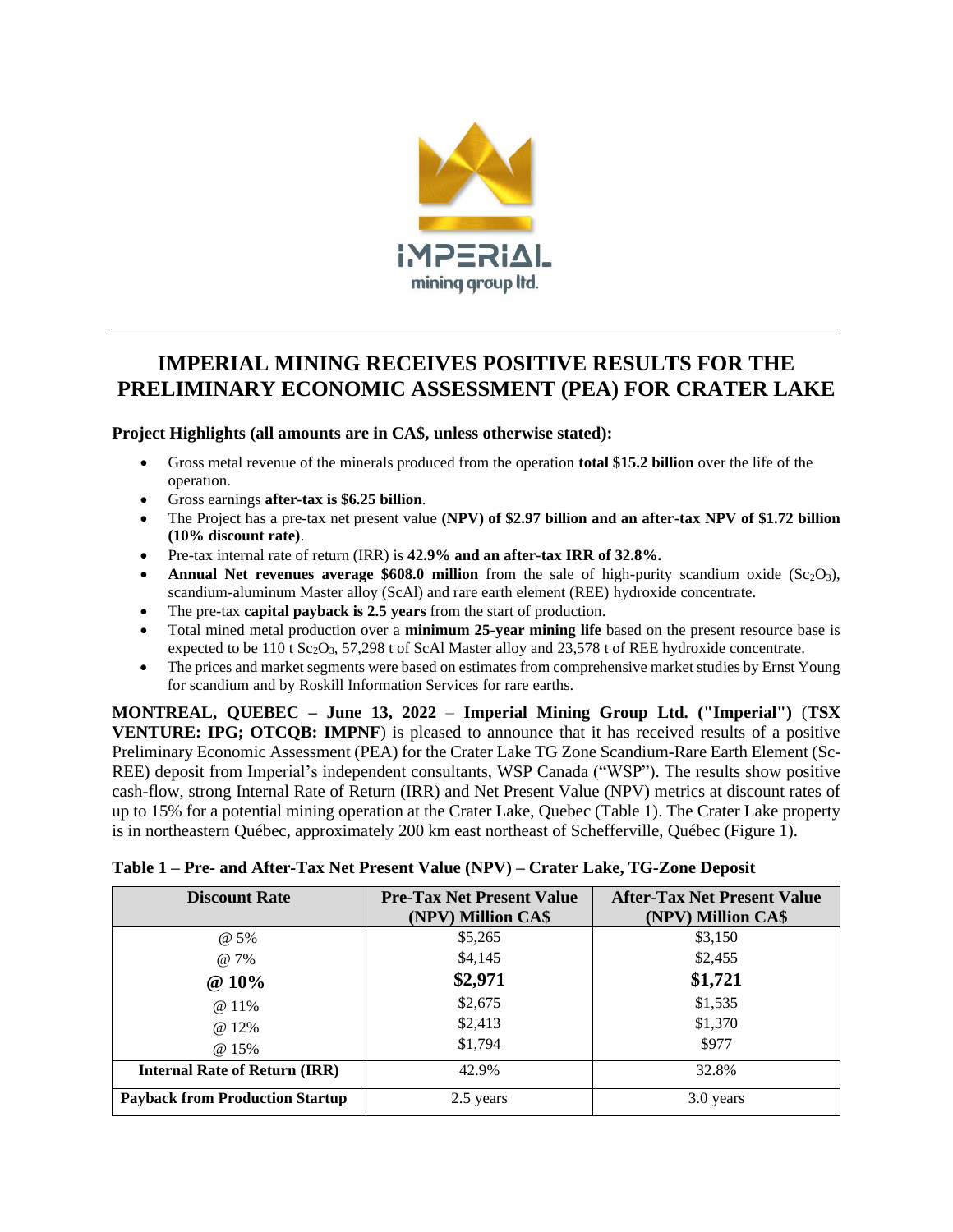The salient metrics related to the PEA study of the TG North Lobe and the projected mining and processing costs to produce Sc2O3, ScAl Master alloy and REE hydroxide concentrate are outlined in Table 2.

| <b>Project Metric</b>                                  | <b>Units</b>   | <b>Value</b>   |
|--------------------------------------------------------|----------------|----------------|
| Pre-tax NPV @ 10%                                      | \$M            | 2,971          |
| After-tax NPV @ 10%                                    | \$M\$          | 1,721          |
| Pre-tax IRR                                            | % (real)       | 42.9           |
| After-tax IRR                                          | $%$ (real)     | 32.8           |
| Pre-tax Payback Period from start of production        | Years          | 2.5            |
| Initial Direct Capital Expenditure ("CAPEX")           | \$M\$          | 602.9          |
| <b>Initial Indirect Capital Costs</b>                  | \$M\$          | 108.8          |
| Initial Project Contingency (25%)                      | \$M            | 159.2          |
| Total Initial CAPEX (Direct + Indirect + Contingency)  | \$M\$          | 870.9          |
| Maximum Open-Pit Production Rate                       | tpa            | 423,118        |
| <b>Maximum Concentrate Production Rate</b>             | tpa            | 217,059        |
| Mine Life (minimum)                                    | Years          | 25             |
| Ramp-up to Full Production                             | Years          | $\overline{2}$ |
| <b>Total Revenues</b>                                  | \$M            | 15,200         |
| <b>Average Annual Net Revenues</b>                     | \$M            | 608            |
| <b>Total Operating Costs</b>                           | \$M            | 3,727          |
| Pre-tax Operating Cash Flow                            | \$M\$          | 10,309         |
| After-tax Operating Cash Flow                          | \$M            | 6,259          |
| <b>Operating Margin</b>                                | $\%$           | 63.8           |
| <b>Life-of-Mine Operating Cost Estimates</b>           | <b>Units</b>   | <b>Value</b>   |
| Open-Pit Mine, Mill and Transportation Operating Costs | \$/t mill feed | 233            |
| Hydrometallurgical Facility - Sc2O3                    | \$/t mill feed | 12             |
| Master Alloy Facility - ScAl                           | \$/t mill feed | 108            |
| Selling, General & Administration (G&A) Costs          | \$/t mill feed | 8              |
| Royalties (single payment buyout)                      | \$/t mill feed | 0.20           |
| Sustaining Capital Costs + Restoration                 | \$/t mill feed | 20             |
| <b>Total Operating Costs</b>                           | \$/t mill feed | 381            |

**Table 2 – Project Metrics, Crater Lake TG North Lobe Deposit**

#### **Table 3 – Commodity Price Assumptions Used in the Financial Model**

| <b>Metal Oxides / Alloy</b>             | US\$/kg    | <b>Note</b>                                                    |
|-----------------------------------------|------------|----------------------------------------------------------------|
| Scandium Oxide (Sc2O3)                  | \$1,500.00 | USGS 5-year trailing average discounted by $61\%$ <sup>1</sup> |
| Al-2% Sc Master Alloy                   | \$204.00   | USGS 5-year trailing average discounted by 40% 1               |
| Dysprosium Oxide $(Dy2O3)^2$            | \$128.40   | March 2022, Spot Prices, discounted by 70%                     |
| Lanthanum Oxide (La2O3) <sup>2</sup>    | \$1.50     | March 2022, Spot Prices, discounted by 70%                     |
| Neodymium Oxide (Nd2O3) <sup>2</sup>    | \$49.20    | March 2022, Spot Prices, discounted by 70%                     |
| Praseodymium Oxide (Pr2O3) <sup>2</sup> | \$49.20    | March 2022, Spot Prices, discounted by 70%                     |
| Terbium Oxide (Tb4O7) <sup>2</sup>      | \$584.40   | March 2022, Spot Prices, discounted by 70%                     |

#### **Table 3 NOTES:**

*1 – Source: United States Geological Survey (USGS) 2021 Mineral Commodity Summary – Scandium and Scandium-Aluminum Master alloy.*

*2 - Only magnet REEs in the mixed REE product have accrued value, with prices discounted by 70% as project assumes REE sales as a mixed bulk hydroxide product.*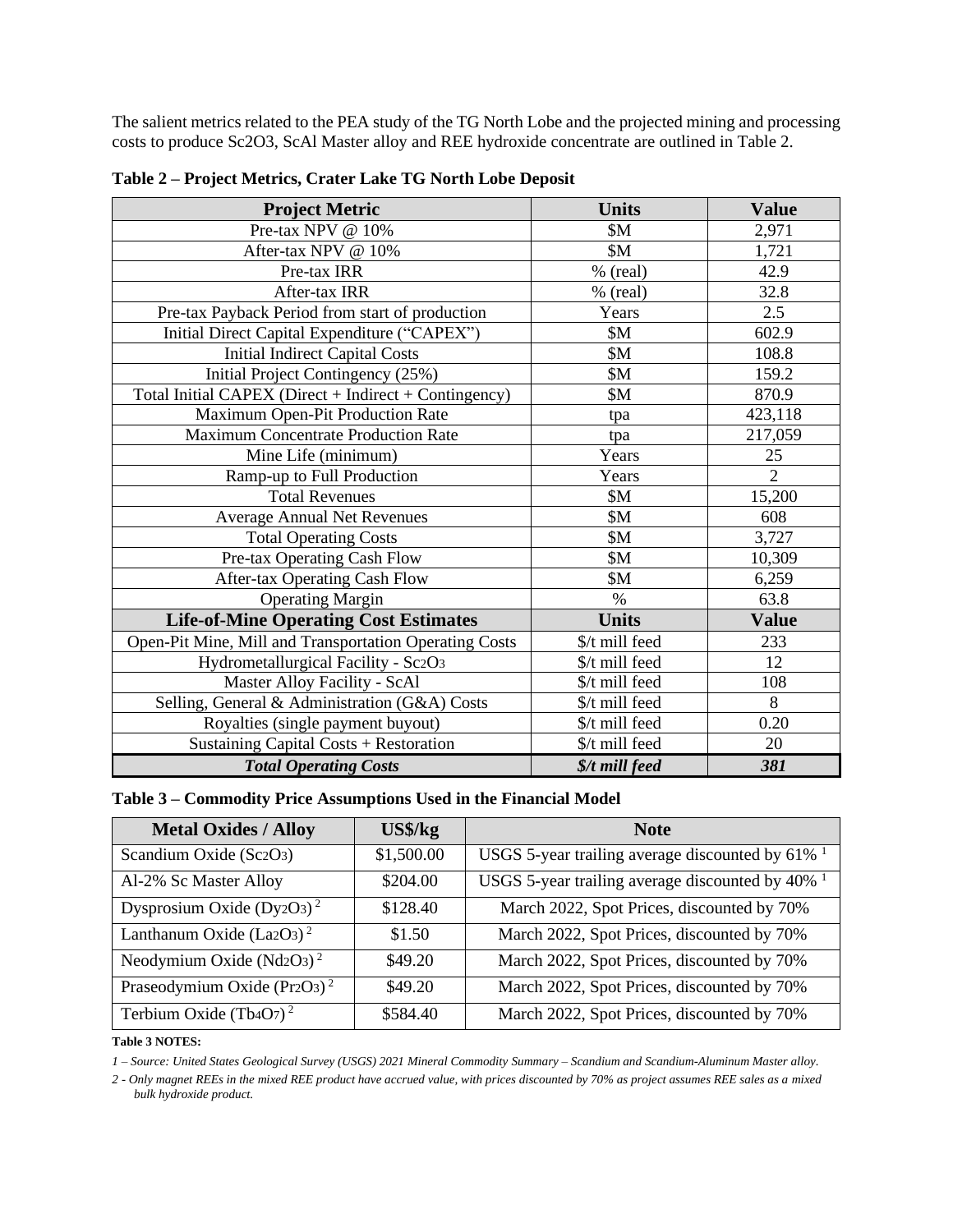"The WSP study results confirm that the TG-Zone deposit has robust economics with the potential to be a long-term provider of critical Scandium and magnet Rare Earths to world markets," stated Peter J. Cashin, President and Chief Executive Officer of Imperial. "We believe that the financial-model estimates used in the PEA are conservative, as they apply discounted and historical average metal pricing. Project economics improve substantially if current spot REE and ScAl Master alloy values are used. With rapidly accelerating onshoring of Critical Minerals and Advanced Material supply chains we believe that this could position Imperial advantageously to capture higher prices and thereby grow revenues. Our upcoming summer exploration drilling of the Crater Lake project is intended to convert the Inferred Mineral Resources from the TG North Lobe deposit reported in September 2021 to Indicated and, potentially, Measured Mineral Resources. Work on the TG Southern Lobe, **where drilling in 2019 returned 113.9 m grading 310 g/t Sc<sub>2</sub>O<sub>3</sub>**, is also planned with the prospect of linking the North and South Lobes of the deposit."

# **WSP Canada General Project Description**

The WSP study utilizes an open-pit mining operation model and a scandium price deemed conservative, below the 2021 USGS trailing five-year average price. Accepted consensus is that REE prices have increased significantly since September 2021 and have been discounted by 70% for the purposes of this study as REE will be delivered to a processor on a tolling basis for the magnet rare earths only. The commodity prices for this study and the assumptions used for the financial model are listed in Table 3. For this study, the total tonnes of concentrate produced of Neodymium (Nd), Praseodymium (Pr), Dysprosium (Dy) and Terbium (Tb) were considered marketable and contribute to revenues in the financial model as an offset to Scandium (Sc) operating expenses.

WSP applied a conventional Truck and Shovel open-pit mining operation model to the TG North Lobe Deposit at a production rate of 2,350 tonnes per day during a six-month per year operation period (Table 2, Figure 2), using the \$110.80 Net Smelter Return (NSR) cut-off presented in the Mineral Resource Estimate previously reported by Imperial [\(Imperial Press Release, September 23, 2021\)](https://imperialmgp.com/news-releases/news/2021/imperial-mining-receives-highly-encouraging-ni-43-101-resource-estimate-for-the-tg-scandium-rare-earth-zone-remains-open-to/).

The mine operation infrastructure, storage and tailings facilities would be developed at Crater Lake. The open-pit mine, crushing, milling, kilning and magnetic concentration plants would be built on-site, with mineral concentrate transported during winter months to a storage in Emeril, NL by road to the twelve months operational metallurgical and alloys plants to be located in Sept-Iles, Quebec by rail (Figure 3). Existing road infrastructure will be accessed from the Crater Lake mine area via winter road for the initial years of production as a means to reduce project CAPEX. Imperial has future plans to establish a permanent road that would be financed from operating revenues.

Imperial expects to receive a copy of the final 43-101 PEA report from WSP within 45 days from the date of this press release. The final PEA report, which is being prepared according to National Instrument 43- 101 Guidelines, will be filed on SEDAR and available under Imperial's company profile at SEDAR.com [\(Imperial Mining Group Ltd SEDAR Profile\)](file:///C:/Users/Admin/AppData/Local/Microsoft/Windows/INetCache/Content.Outlook/EXKMIHRW/Imperial%20Mining%20Group%20Ltd%20SEDAR%20Profile).

# **Project Optimization Opportunities**

These PEA results have demonstrated the economic viability of the project and the project's capability in achieving high Sc and REE recoveries. However, there are still several process improvement opportunities and infrastructure development options that will benefit the project.

Future project optimization programs and trade-off studies that are expected to yield further reduction in CAPEX and/or OPEX include:

• Completion of the ongoing SGS hydrometallurgical program. The objective of this work is to improve the scandium recovery, lower mine operating costs and reduce carbon footprint of Imperial's metallurgical process.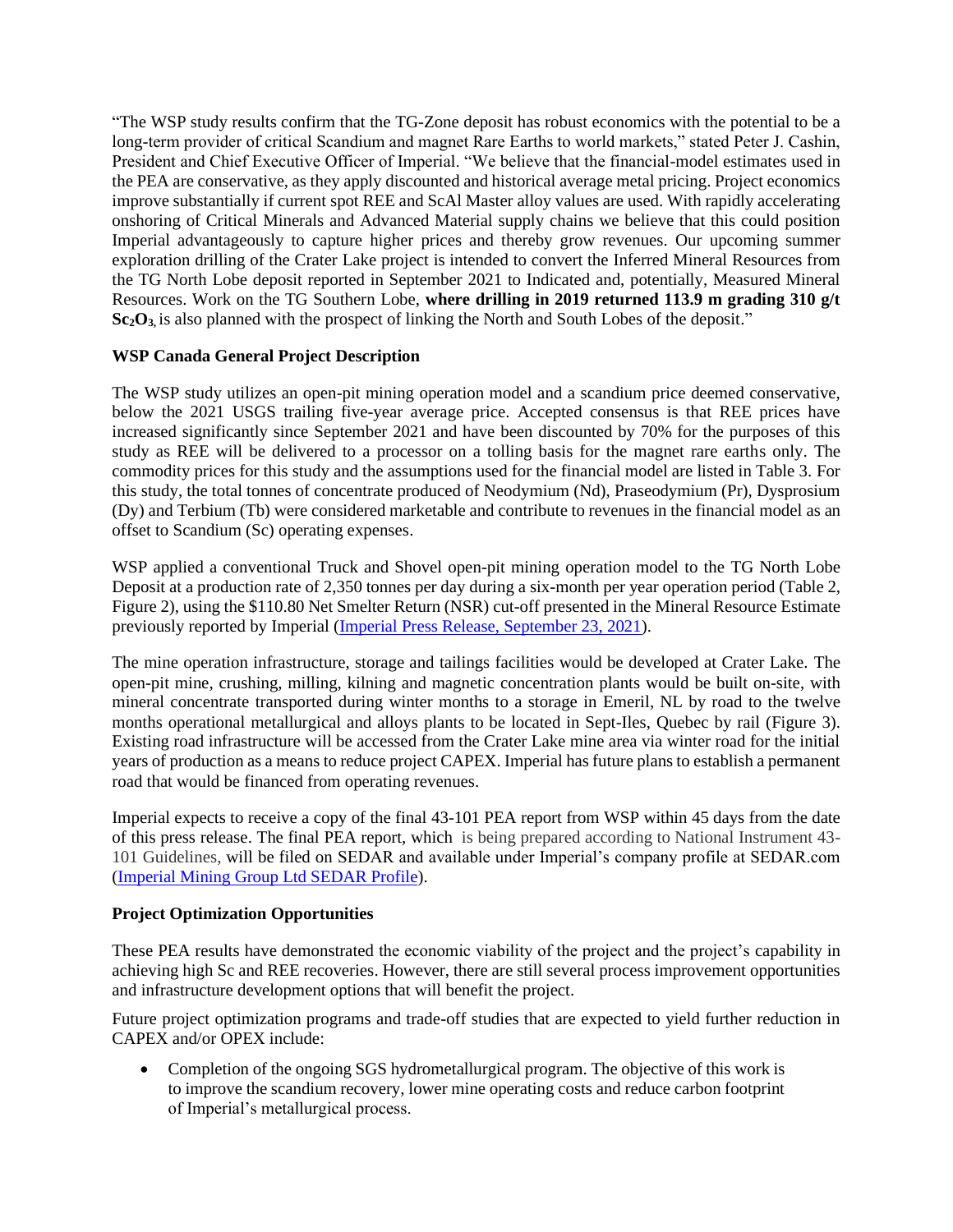- Further investigation of sensor ore sorting as a pre-concentration step in mineral processing to reduce ore milling cost.
- Development of the Al-2%Sc Master Alloy technology.
- Economic trade-off study focused on mineral concentrate transportation from the mine site to the processing plant at Sept Iles evaluating simplification of the design of concentrate storage, loading and unloading using silos.
- Converting winter road access to the property from the existing road infrastructure to a permanent road to be financed from the operation revenues.
- Source electrical power from renewable sources at the Mine site (wind, solar, in-river hydro power) to reduce energy costs and carbon emissions.

### **Crater Lake TG North Lobe Scandium-Rare Earth Resource Model**

The PEA study was based on a Mineral Resource Estimate undertaken for Imperial by InnovExplo of Val d'Or, Quebec [\(see Imperial Mining Press Release -](https://imperialmgp.com/news-releases/news/2021/imperial-mining-receives-highly-encouraging-ni-43-101-resource-estimate-for-the-tg-scandium-rare-earth-zone-remains-open-to/) SEP 23, 2021, Table 4, Figure 4).

The resources estimation was undertaken using the diamond drillhole data completed over the Northern Lobe of the TG Scandium-Rare-Earth mineralized Zone. Mineralization is related to an iron-rich syenitic intrusive (Ferrosyenite) sill and dyke system and was drilled over a strike length of 300 m, to a vertical depth of 200 m. Intersection lengths through the zone varied between 10.7 m and 111.9 m, representing a true thickness of up to 100 m. There was an observed general increase in resource grade and true thickness to mineralization at depth below the pit-shell and towards the north. The definition drilling was completed over the northern half (Northern Lobe) of the magnetic target that defines the TG Zone. Drilling on a single section (100N) on the south half of the TG target (Southern Lobe) **returned 113.9 m grading 310 g/t Sc<sub>2</sub>O**<sub>3</sub> **at a vertical depth of 90 m** and is open to resource expansion in all directions (*see* Imperial Mining Press Release: June 18, 2019). In addition, numerous Scandium-Rare-Earth resource opportunities remain to be drill-defined on the property and will be evaluated in future exploration programs.

| <b>Category</b> | Cut-off<br><b>NSR</b><br>(\$/t) | <b>Tonnage</b><br>(Mt) | <b>NSR</b><br>total<br>(\$/t) | Sc <sub>2</sub> O <sub>3</sub><br>(g/t) | $Dy_2O_3$<br>(g/t) | La <sub>2</sub> O <sub>3</sub><br>(g/t) | Nd <sub>2</sub> O <sub>3</sub><br>(g/t) | Pr <sub>2</sub> O <sub>3</sub><br>(g/t) | $Tb_4O_7$<br>(g/t) |
|-----------------|---------------------------------|------------------------|-------------------------------|-----------------------------------------|--------------------|-----------------------------------------|-----------------------------------------|-----------------------------------------|--------------------|
| Indicated       | 110.8                           | 7.3                    | 413                           | 282                                     | 66                 | 606                                     | 596                                     | 160                                     | 12                 |
| Inferred        | 110.8                           | 13.2                   | 386                           | 264                                     | 62                 | 569                                     | 573                                     | 154                                     |                    |

|  |  | Table 4 – Crater Lake TG North Lobe Mineral Resource Estimate |
|--|--|---------------------------------------------------------------|
|  |  |                                                               |

#### **Mineral Resource Estimate Notes:**

1. The independent and qualified persons for the mineral resource estimate, as defined by NI 43 101, are Marina Iund, P.Geo. (Resource Geologist, InnovExplo), Paul Daigle, P.Geo. (Associate Resource Geologist, InnovExplo) and Carl Pelletier, P.Geo. (Resource Geologist, InnovExplo). The effective date of the estimate is September 17, 2021.

2. These mineral resources are not mineral reserves, as they do not have demonstrated economic viability. Mineral Resources are classified in accordance with the CIM (2014) Standards and Definitions of Mineral Resources.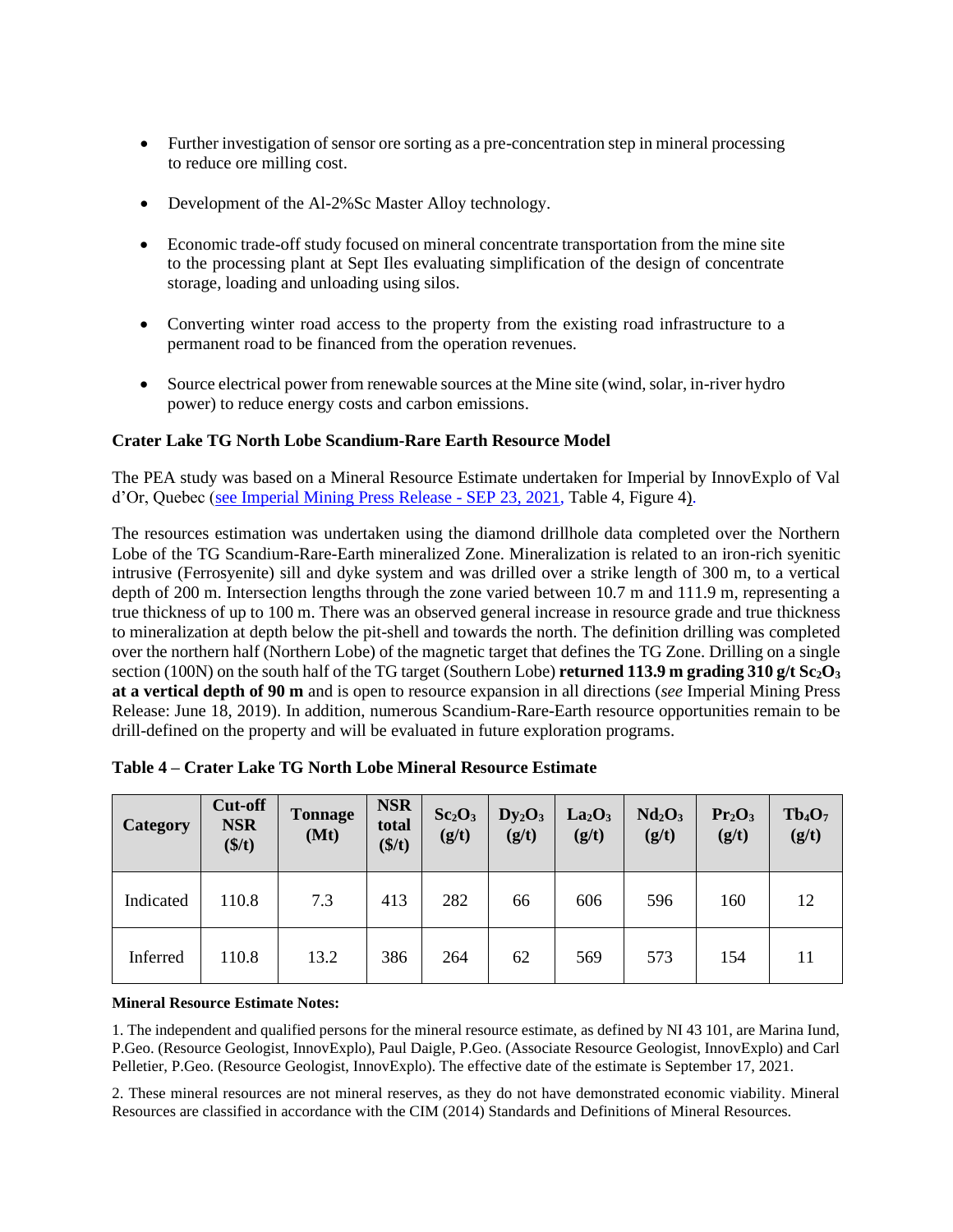3. The results are presented in-situ and undiluted and considered to have reasonable prospects of economic viability.

4. The estimate encompasses three mineralized zones using the grade of the adjacent material when assayed or a value of zero when not assayed.

5. High-grade capping supported by statistical analysis was done on raw assay data before compositing and established for La<sub>2</sub>O<sub>3</sub> (3690 g/t), Pr<sub>2</sub>O<sub>3</sub> (1380 g/t), Nd<sub>2</sub>O<sub>3</sub> (2100 g/t), Dy<sub>2</sub>O<sub>3</sub> (215 g/t). No capping was applied to Sc<sub>2</sub>O<sub>3</sub> and Tb<sub>4</sub>O<sub>7</sub>.

6. The resource estimate was completed using GEOVIA Surpac 2021 using a sub-block model at a parent block matrix of 5m x 5m x 5m (minimum block size of 1.25m x 1.25m x1.25m). Grade interpolation was obtained by inverse distance squared using hard boundaries.

7. Bulk density values applied are 3.13 t/m3 and 2.91 t/m3 for the olivine ferrosyenite and pyroxene ferrosyenite, respectively; the principal hosts for the mineral resources.

8. The mineral resource estimate is classified as Indicated and Inferred. The Indicated mineral resource category is defined with a minimum of three (3) drill holes within the areas where the drill spacing is less than 60 m and shows reasonable geological and grade continuity. The Inferred category is defined with a minimum of two (2) drill holes within the areas where the drill spacing is less than 120 m and shows reasonable geological and grade continuity. Clipping boundaries were used for classification based on those criteria.

9. The mineral resource estimate is pit-constrained with a bedrock slope angle of 45° and an overburden slope angle of 30°. It is reported at a Net Smelter Return (NSR) cut-off of CA\$110.80/t. The NSR cut-off was calculated using the following parameters: processing  $cost = CA$14.89/t$ ; transportation cost (concentrate transportation from mine site to processing plant): CA\$17.01/t of ore milled; G&A = CA\$7.19/t; refining and selling costs = CA\$ 88.71/t; Sc<sub>2</sub>O<sub>3</sub> price = US\$1,500.00/kg; La<sub>2</sub>O<sub>3</sub> price = US\$0.60/kg; Pr<sub>2</sub>O<sub>3</sub> price = US\$29.00/kg; Nd<sub>2</sub>O<sub>3</sub> price = US\$29.00/kg; Tb<sub>4</sub>O<sub>7</sub> price = US\$386.00/kg;  $Dy_2O_3$  price = US\$124.00/kg; USD:CAD exchange rate = 1.25; Scandium recovery to high grade scandium oxide product = 76.0%; Rare earth elements recovery to mixed REE carbonate =  $63.0\%$ . The cut-off grades should be re-evaluated considering future prevailing market conditions (metal prices, exchange rates, mining costs etc.).

10. The number of metric tonnes was rounded to the nearest thousand, following the recommendations in NI 43-101 and any discrepancies in the totals are due to rounding effects.

11. The authors are not aware of any known environmental, permitting, legal, title-related, taxation, socio-political, or marketing issues, or any other relevant issue not reported in the Technical Report, that could materially affect the Mineral Resource Estimate.

#### **Financial and Sensitivity Analysis**

The expected project cash flows were modelled using a simple discounted cashflow model, using discount rates of 5%, 7%, 10%, 11%, 12% and 15%. Imperial is using at 10% discount rate as its base assumption. The project cashflow is scheduled annually and uses an exchange rate of 1.25 CAD to USD.

A simple tax model was constructed using a depletion model for depreciation estimates. No opening balance of tax credits, rebates, tax-free holidays or eligible prior expenditures were used in this analysis. Table 5 summarizes the estimated total Life-of-Mine (LOM) model design criteria.

Sensitivity analysis of the model indicates that the operation would be most sensitive to changes in metal pricing and CAD:USD exchange rate and least sensitive to changes in operating costs (Figure 5). An exchange rate of \$1US = \$1.25CAN was used in the study. Details of the WSP PEA financial model have been posted on Imperial's website home page at [www.imperialmgp.com.](http://www.imperialmgp.com/)

#### **Metallurgical Process Development**

Imperial has developed an innovative process for extraction of scandium (Sc) and rare earth elements (REE) from its Crater Lake scandium mineralization as part of its Hydrometallurgical Development Program. Results from this work show very high recovery of both scandium and rare earths for all mineralization types defined in diamond drilling on the property.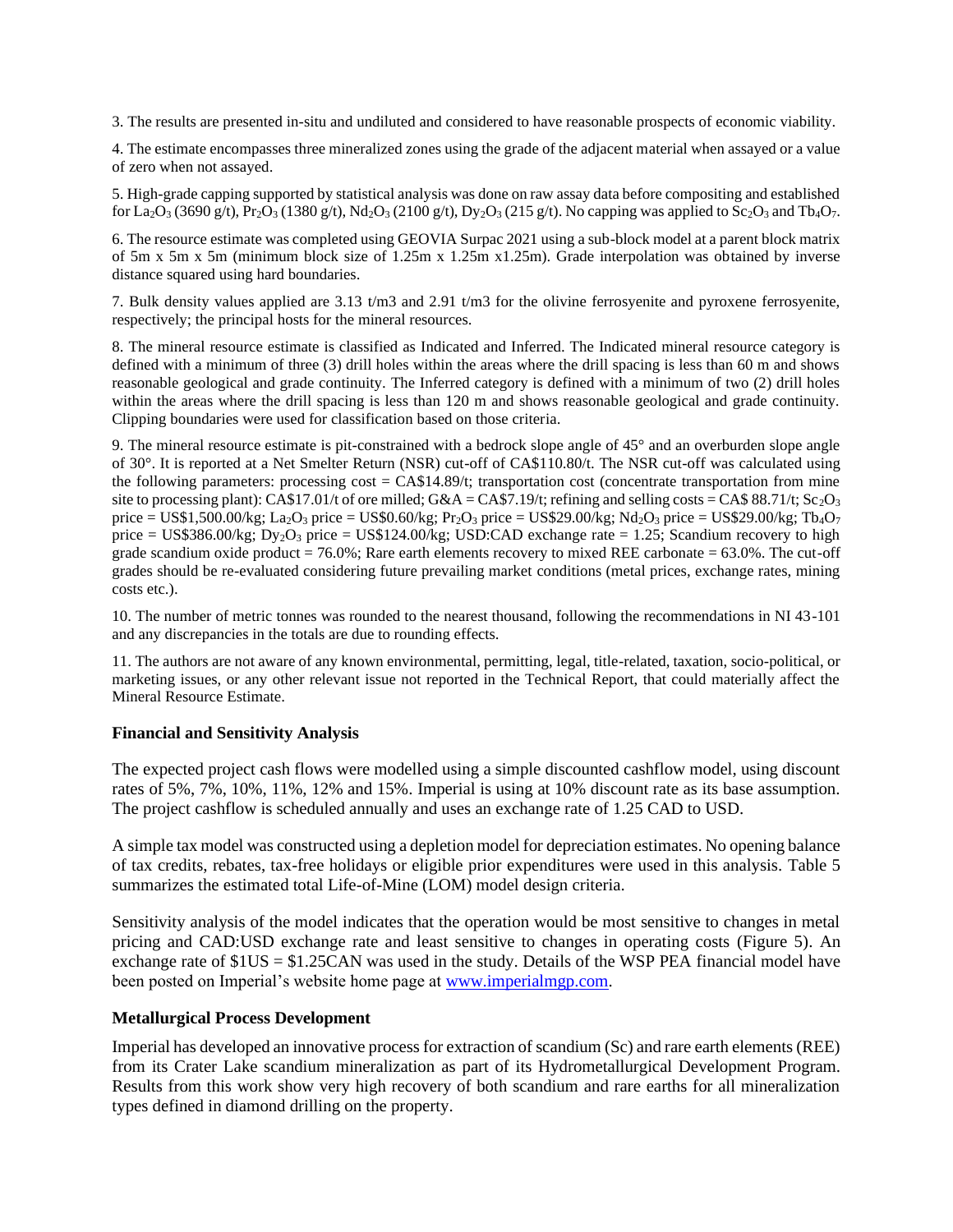|                                       | Table 5 – Crater Lake TG North Lobe Sc-REE Deposit Financial Model Design Criteria (all amounts |
|---------------------------------------|-------------------------------------------------------------------------------------------------|
| are in CA\$, unless otherwise stated) |                                                                                                 |

| <b>CATEGORY</b>                           | <b>VALUE</b> | <b>UNITS</b> |
|-------------------------------------------|--------------|--------------|
| <b>MINING</b> (includes a 5% dilution)    |              |              |
|                                           |              |              |
| <b>Mineralization Mined</b>               | 10.6         | Mt           |
| <b>Waste Mined</b>                        | 18.9         | Mt           |
| Overburden                                | 2.4          | Mt           |
| <b>TOTAL Mined (Strip Ratio = 2.01)</b>   | 31.8         | Mt           |
|                                           |              |              |
| <b>PROCESSING</b>                         |              |              |
|                                           |              |              |
| Run-of-Mine Feed (Life-Of-Mine - LOM)     | 10.6         | Mt           |
| Run-of-Mine Feed (per year)               | 426,000      | t            |
|                                           |              |              |
| <b>MINED MINERAL GRADE (includes a 5%</b> |              |              |
| dilution)                                 |              |              |
|                                           | 268.3        | g/t          |
| Sc2O3                                     | 62.4         | g/t          |
| Dy2O3                                     | 583.0        | g/t          |
| La2O3                                     | 567.0        | g/t          |
| Nd2O3                                     | 152.8        | g/t          |
| Pr2O3                                     | 11.1         | g/t          |
| Tb <sub>4</sub> O <sub>7</sub>            |              |              |
| <b>MINERAL CONCENTRATES PRODUCED</b>      | 5.4          | Mt           |
| <b>Containing:</b>                        |              |              |
| Sc2O3                                     | 2,559,592    | kg           |
| Dy2O3                                     | 429,172      | kg           |
| La2O3                                     | 4,008,593    | kg           |
| Nd2O3                                     | 3,898,455    | kg           |
| Pr2O3                                     | 1,050,318    | kg           |
| Tb <sub>4</sub> O <sub>7</sub>            | 76,499       | kg           |
| <b>PRODUCT SOLD (LOM)</b>                 |              |              |
|                                           |              |              |
| Sc2O3 (SOFC)*                             | 110          | t            |
| Aluminum + 2% Sc - Master Alloy           | 57,298       | t            |
| Dy2O3                                     | 377          | t            |
| La2O3                                     | 3,521        | t            |
| Nd2O3                                     | 3,425        | t            |
| Pr2O3                                     | 923          | t            |
| Tb <sub>4</sub> O <sub>7</sub>            | 67           | t            |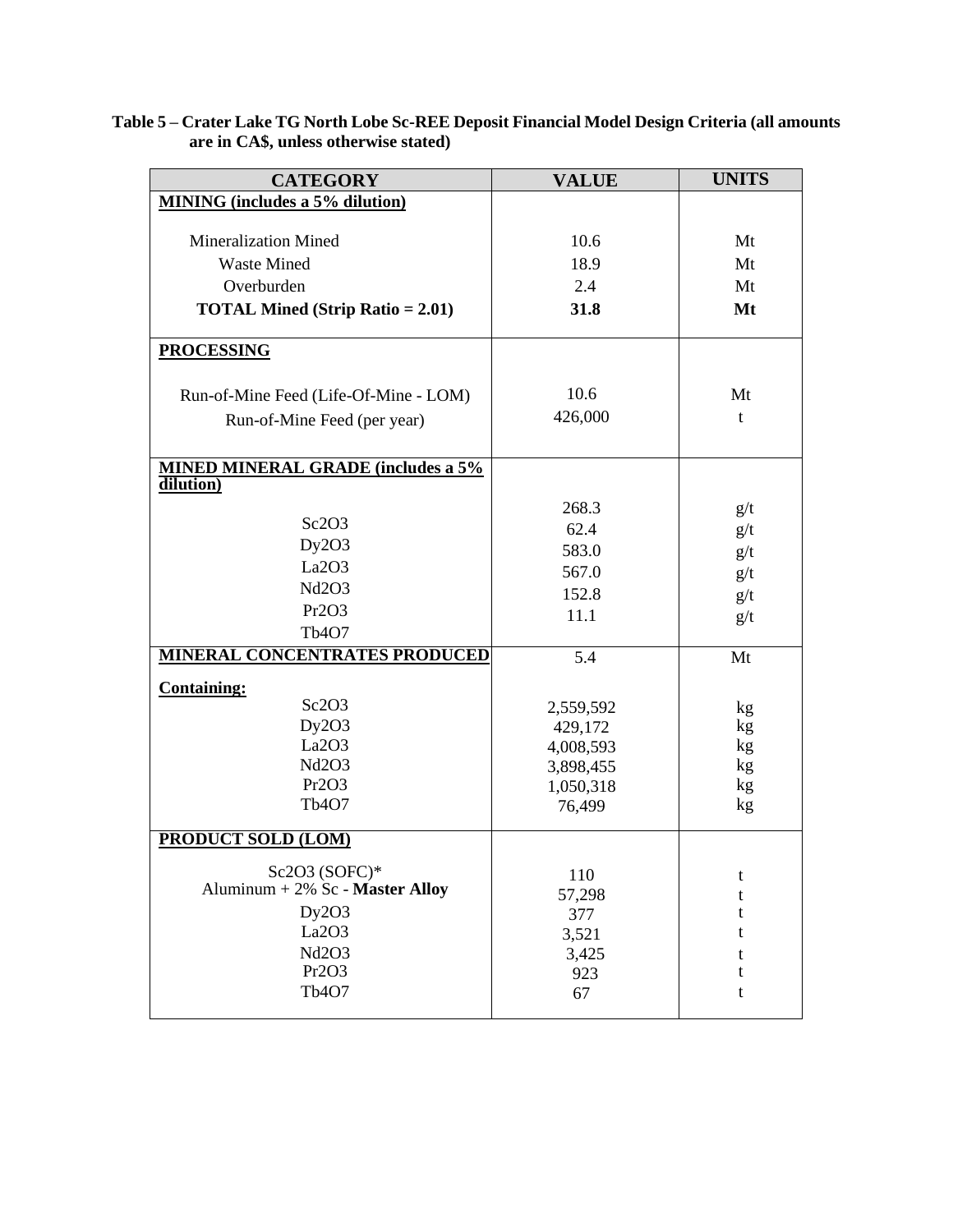| <b>CATEGORY</b>                                               | <b>VALUE</b>   | <b>UNITS</b>         |
|---------------------------------------------------------------|----------------|----------------------|
| <b>METAL OXIDES PRICES</b>                                    |                |                      |
|                                                               |                |                      |
| Sc2O3                                                         | 1,875.00       | $\frac{\sqrt{2}}{2}$ |
| Aluminum + $2\%$ Sc - Master Alloy                            | 255.00         | $\frac{\sqrt{2}}{2}$ |
| Dy2O3                                                         | 160.50         | $\frac{\sqrt{2}}{2}$ |
| La2O3                                                         | 1.88           | $\frac{\sqrt{2}}{2}$ |
| Nd2O3                                                         | 61.50          | $\frac{\sqrt{2}}{2}$ |
| Pr2O3                                                         | 61.50          | $\frac{\sqrt{2}}{2}$ |
| Tb <sub>4</sub> O <sub>7</sub>                                | 730.50         | $\frac{\sqrt{2}}{2}$ |
| <b>GROSS METAL VALUES (LOM)</b>                               |                |                      |
| Sc2O3 (SOFC)*                                                 | 205,896,000    | CA\$                 |
| Aluminum + $2\%$ Sc - Master Alloy                            | 14,610,979,000 | CAS                  |
| $Dy2O3 + La2O3 + Nd2O3 + Pr2O3 + Tb4O7$<br><b>Concentrate</b> | 383,566,000    | CA\$                 |
| <b>Total</b>                                                  | 15,200,441,000 | CAS                  |

*Table 5 NOTES: \* - represents Sc2O3 use in Solid Oxide Fuel Cells (SOFC).*

The two-stage hydrometallurgical extraction method entails a high-pressure caustic leach (HPC) followed by hydrochloric acid leach of the HPC residue. The new method showed remarkable recovery of scandium and the rare earth elements from Imperial's Crater Lake Sc-REE mineralization (*see* Imperial Mining press release dated March 2, 2020, for details of the MET samples herein mentioned):

- The method showed **scandium recovery to primary leach solution (PLS) of 84%** for the metallurgical sample.
- The recovery of **total rare earth element, including yttrium (TREE+Y) of 84%** from the metallurgical sample.
- The high recoveries of Sc and TREE+Y from the sample show that the method has excellent efficacy in extracting Sc and REE from samples representing the mineralization observed in drilling.
- The NaOH and the hydrochloric acid used in the leaching process are regenerated and recycled back to the process. Caustic is regenerated using lime, while HCl is recovered with the addition on sulphuric acid.
- The scandium oxide would be converted into an Al-2%Sc master alloy product using coelectrolysis of Al and Sc from alumina and scandia in a process similar to the Hall–Heroult method used for the production of primary aluminum metal.

IPG recently commissioned a hydrometallurgical flowsheet development program based on its patentpending two-stage hydrometallurgical method for the extraction of scandium and rare earth elements with SGS Canada. The program, which started on January 31, 2022, is partially financed from a \$245,355 grant from the Quebec Ministry of Energy and Natural Resources (see Imperial Mining Press Release - [FEB 8, 2022\)](https://imperialmgp.com/news-releases/news/2022/imperial-mining-awarded-245-355-from-the-quebec-government-to-optimize-its-crater-lake-scandium-recovery-process/). The optimization work by SGS Canada is advancing and has shown success in improving the metallurgical processing method than was previously announced by Imperial for the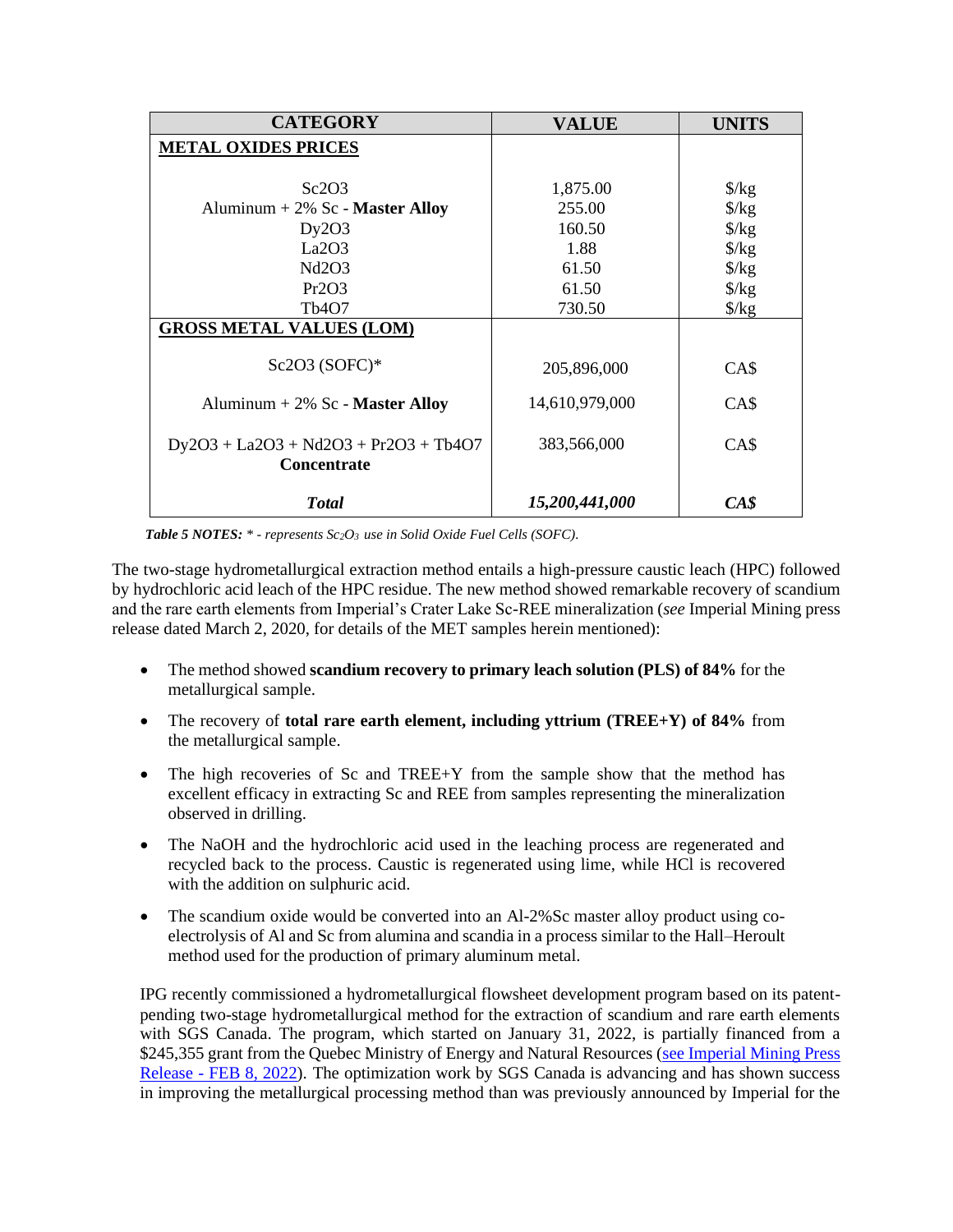scandium-rare earth mineralization. The results of this program will be inputted into our final patent submission to the US Patent Office by or before the end of 2022. The process flowsheet is currently protected under US Patent and Trademark Office provisional application #63/265,176.

Table 6 represents the Capital and Operating costs for the envisaged mine and processing complex in the PEA study.

|                   | Table 6 – Capital and Operating Costs Assumed in the PEA Study (all amounts are in CA\$, unless |  |  |
|-------------------|-------------------------------------------------------------------------------------------------|--|--|
| otherwise stated) |                                                                                                 |  |  |

| <b>CAPITAL COSTS</b>                                    | (Million \$) | \$/t of milled                   |
|---------------------------------------------------------|--------------|----------------------------------|
| <b>Direct Costs</b>                                     |              | mineralization                   |
|                                                         | 13.7         | 1.29                             |
| Mine Equipment<br>Mill Plant Construction               | 63.7         | 6.02                             |
|                                                         |              |                                  |
| <b>Hydrometallurgical Facility Construction</b>         | 160.1        | 15.13                            |
| Power & Electrical Both CL and Sept-Iles Sites          | 14.1         | 1.33                             |
| Crater Lake and Sept-Iles Site Infrastructures          | 113.5        | 10.73                            |
| TSF & Water Management                                  | 69.3         | 6.55                             |
| Initial Winter Road + Orma Lake Road Rehabilitation     | 46.6         | 4.40                             |
| Off Site Concentrate Handling Infrastructure            | 27.5         | 2.60                             |
| Camp (200 Person Capacity)                              | 26.5         | 2.50                             |
| <b>Studies and Preliminary Engineering</b>              | 0.0          | 0.00                             |
| <b>Exploration and Geology Activities</b>               | 0.0          | 0.00                             |
| Pre-Production Mining Licences                          | 0.2          | 0.02                             |
| Pre-Production                                          | 67.9         | 6.42                             |
| <b>SubTotal Direct Costs</b>                            | 602.9        | 57.00                            |
| <b>Indirect Costs</b>                                   | 108.8        | 10.28                            |
| Contingency (25%)                                       | 159.2        | 15.05                            |
| Total Capital Cost $(Allin + Tax)$                      | 870.9        | 82.33                            |
| <b>OPERATING COSTS</b>                                  | (Million \$) | \$/t of milled<br>mineralization |
| Mine Crater Lake                                        | 248.5        | 23.49                            |
| Mill Crater Lake                                        | 430.9        | 40.73                            |
| <b>Power Plant Crater Lake</b>                          | 36.0         | 3.40                             |
| Surface Mobile Equipment Crater Lake                    | 27.5         | 2.60                             |
| Water Management Crater Lake                            | 192.4        | 18.19                            |
| Lodging Crater Lake                                     | 140.1        | 13.25                            |
| Transportation + Domes                                  | 1,387.6      | 131.18                           |
| Hydromet Facility Sc2O3 Sept-Iles                       | 58.5         | 5.53                             |
| Hydromet Facility $Al + 2\%$ Sc Master Alloy, Sept-Iles | 1,139.8      | 107.75                           |
| Surface Mobile Equipment Sept-Iles                      | 24.8         | 2.35                             |
| Water Management Sept-Iles                              | 108.6        | 10.27                            |
| <b>Capitalized Operating Costs</b>                      | $-679.1$     | $-6.42$                          |
| <b>Total Operating Cost</b>                             | 3,726.8      | 352.32                           |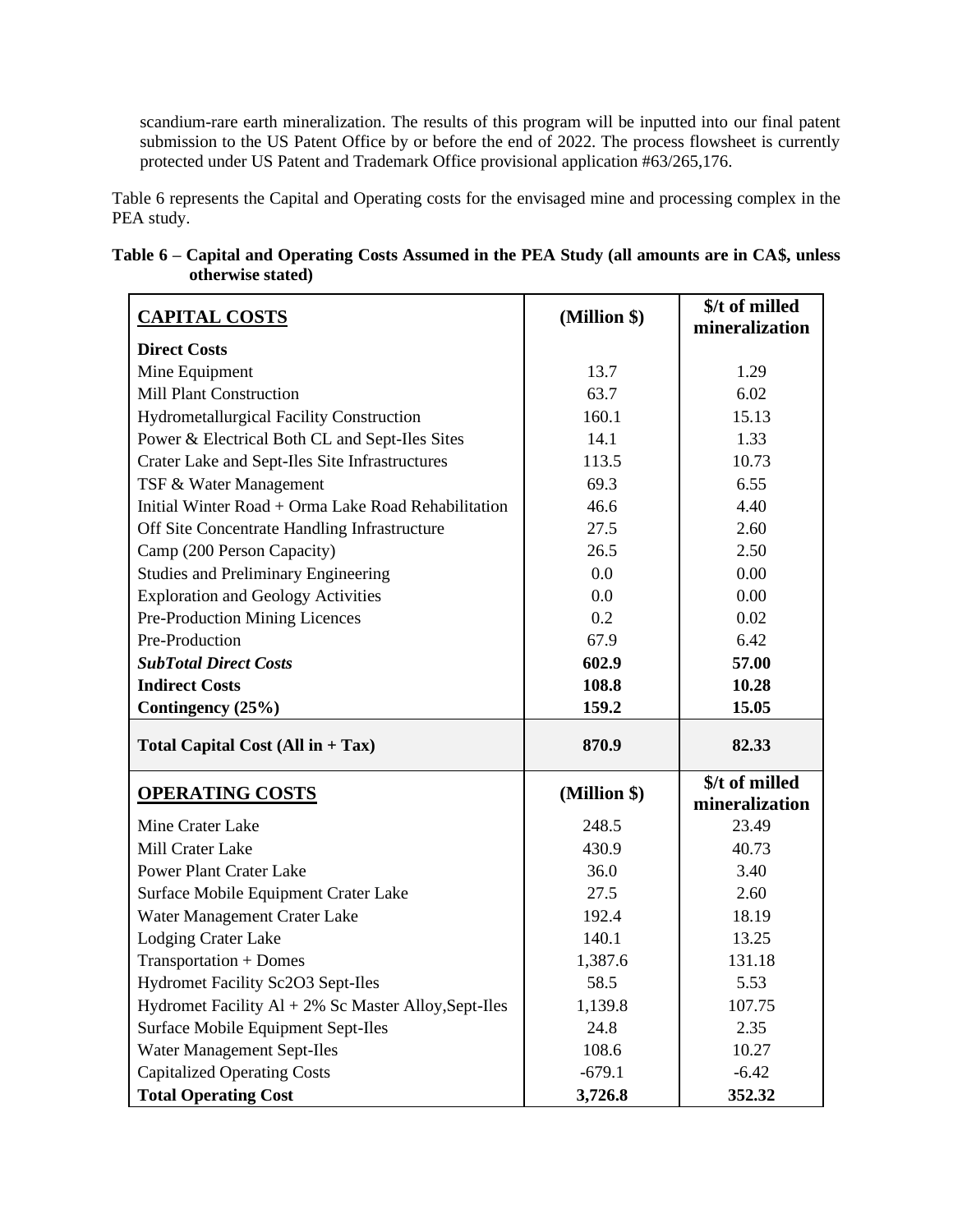| <b>OPERATING COSTS</b>                                                                             | (S Millions) | \$/t of milled<br>mineralization |
|----------------------------------------------------------------------------------------------------|--------------|----------------------------------|
| Selling General & Administrative Costs                                                             | 83.6         | 7.90                             |
| Royalties                                                                                          | 2.0          | 0.20                             |
| Sustaining Capital Costs $+$ Restoration                                                           | 207.7        | 19.63                            |
| Total Operating Cost ((Operating Costs +<br><b>Sustaining Capital + Selling Costs + Royalties)</b> | 4,020.1      | 380.05                           |
| <b>PROJECT ECONOMICS</b>                                                                           |              |                                  |
| <b>Net Revenue</b>                                                                                 | 15,200       | $M\$                             |
| <b>Operating Cost</b>                                                                              | 4,020        | $M\$                             |
| <b>Capital Costs</b>                                                                               | 871          | M\$                              |
| <b>Total Pre-Tax Cash Flow</b>                                                                     | 10,309       | M\$                              |
| <b>Taxes</b>                                                                                       | 4,050        | $M\$                             |
| <b>Total After-Tax Cash Flow</b>                                                                   | 6,259        | $M\$                             |
| <b>Pre-Tax Net Present Value @ 10% Discount</b>                                                    | 2,971        | $M\$                             |
| <b>Pre-Tax Internal Rate of Return</b>                                                             | 42.9         | $\%$                             |
| <b>Pre-Tax Payback Period</b>                                                                      | 2.5          | Year                             |
| After-Tax Net Present Value @ 10% Discount                                                         | 1,721        | $M\$                             |
| <b>After-Tax Internal Rate of Return</b>                                                           | 32.8         | $\%$                             |
| After-Tax payback period                                                                           | <b>3.0</b>   | Year                             |

#### **Qualification Statement**

The company has not made a production decision for the Crater Lake TG North Lobe Project and there is no guarantee that a production decision will be made or that the production rates for the Project will be achieved. The are no Mineral Reserves for the Crater Lake Project currently. The information reported in the PEA for the project are of a preliminary nature and includes Indicated and Inferred Mineral Resources. Inferred Mineral Resources are considered too speculative geologically to have economic considerations applied to them that would enable them to be categorized as Mineral Reserves. Inferred Mineral Resources are based on limited geological evidence and sampling. The tonnage and grade of Inferred Mineral Resources have significant uncertainty as to their existence and as to whether they can be mined economically. There is no certainty that results for the PEA for the Project will be finally realized

# **QUALIFIED PERSONS**

#### *WSP CANADA INC.*

The technical and financial data for the PEA study content was prepared and certified by WSP Canada Inc. Qualified Persons: Zakaria Moctar. P. Eng., Mine Engineer for mining, Mireno Dhe Paganon, P. Eng., Metallurgical Engineer for milling, Eric Poirier, P. Eng., Engineer for infrastructure, Simon Latulippe, P. Eng., Engineer for Infrastructure and Environment, Ewald Pengel, P. Eng., Metallurgical Engineer for milling and Rick McBride, P. Eng., Mine Engineering cashflow statistics. These "Qualified Persons" within the meaning of NI 43-101 and considered to be "independent" of Imperial Mining Group Ltd. for purposes of NI 43-101, have reviewed and confirmed that the news release fairly and accurately reflects the sections in the technical report for which they are responsible.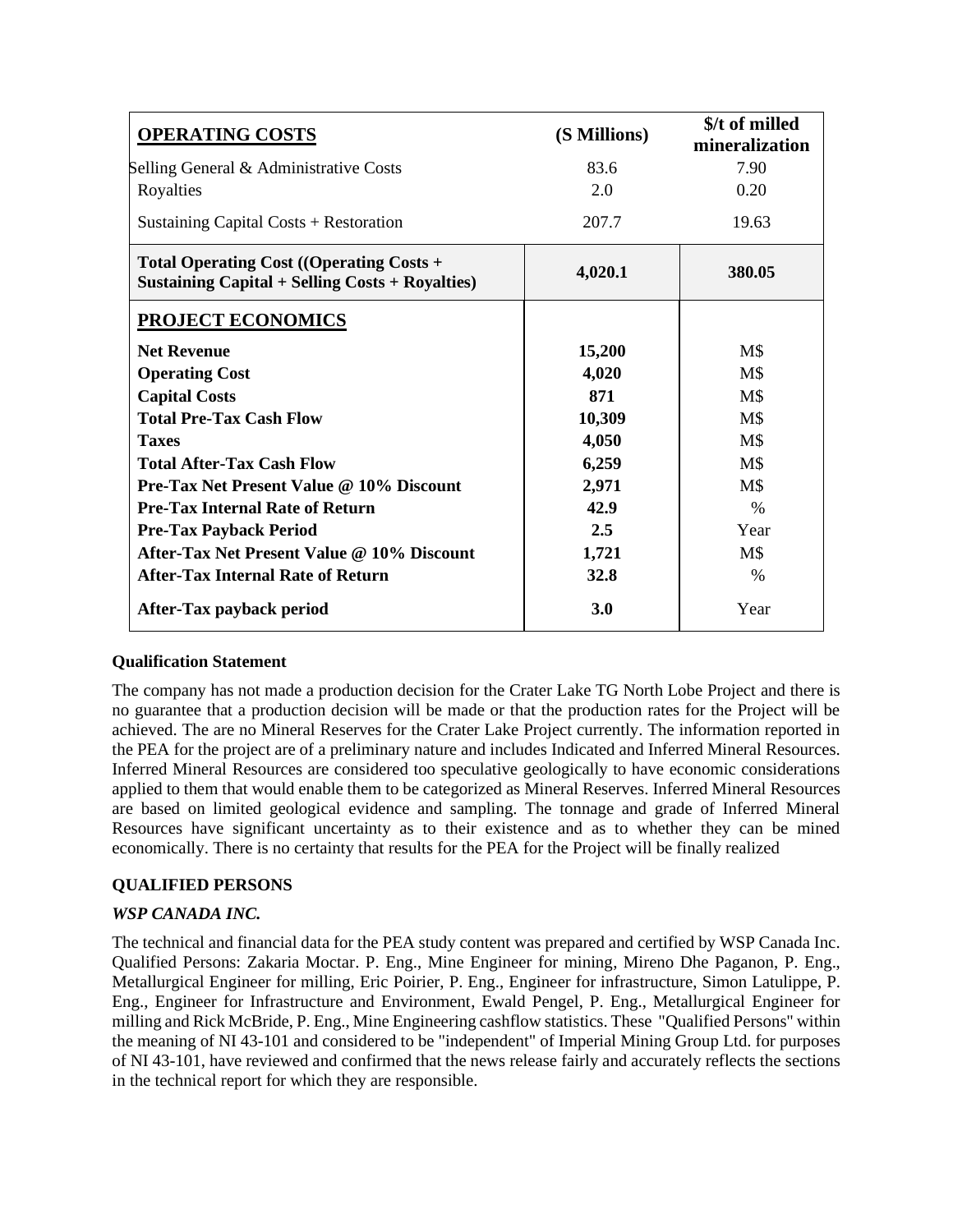#### *IMPERIAL MINING GROUP LTD.*

The technical content in this press release was reviewed and certified by Dr. Yemi Oyediran, an Ontarioregistered P. Eng., Manager of Metallurgical Development and Pierre Guay, P.Geo., Vice-President, Exploration.

### *STUDY EFFECTIVE DATE*

**The Study Effective Date** is June 6, 2022

# **ABOUT IMPERIAL MINING GROUP LTD.**

*Imperial is a Canadian mineral exploration and development company focused on the advancement of its technology metals projects in Québec. Imperial is publicly listed on the TSX Venture Exchange as "IPG" and on the OTCQB Exchange as "IMPNF" and is led by an experienced team of mineral exploration and development professionals with a strong track record of mineral deposit discovery in numerous metal commodities.*

#### **For further information please contact:**

Peter J. Cashin President and Chief Executive Officer **Phone:** +1 (514) 360-0571 **Email:** [info@imperialmgp.com](mailto:info@imperialmgp.com)

**Website:** [www.imperialmgp.com](http://www.imperialmgp.com/) **Twitter:** @imperial\_mining **Facebook:** [Imperial Mining Group](https://www.facebook.com/Imperial-Mining-Group-123912795667445/)

*This press release may contain forward-looking statements relating to the Company's operations or to its business environment. Such statements are based on the Company's operations, estimates, forecasts, and projections, but are not guarantees of future performance and involve risks and uncertainties that are difficult to predict or control. Several factors could cause actual outcomes and results to differ materially from those expressed. These factors include those set forth in the corporate filings. Although any such forward-looking statements are based upon what management believes to be reasonable assumptions, the Company cannot guarantee that actual results will be consistent with these forward-looking statements. In addition, the Company disclaims any intention or obligation to update or revise any forward-looking statements, for any reason. We also do not commit in any way to guarantee that we will continue reporting on items or issues that arise. Investors are cautioned that this press release contains quoted historical exploration results. These are derived from filed assessment reports and compiled from governmental databases. The Company and a QP have not independently verified and make no representations as to the accuracy of historical exploration results: these results should not be relied upon. Selected highlight results may not be indicative of average grades.*

*Neither TSX Venture Exchange nor its Regulation Services Provider (as that term is defined in the policies of the TSX Venture Exchange) accepts responsibility for the adequacy or accuracy of this release.*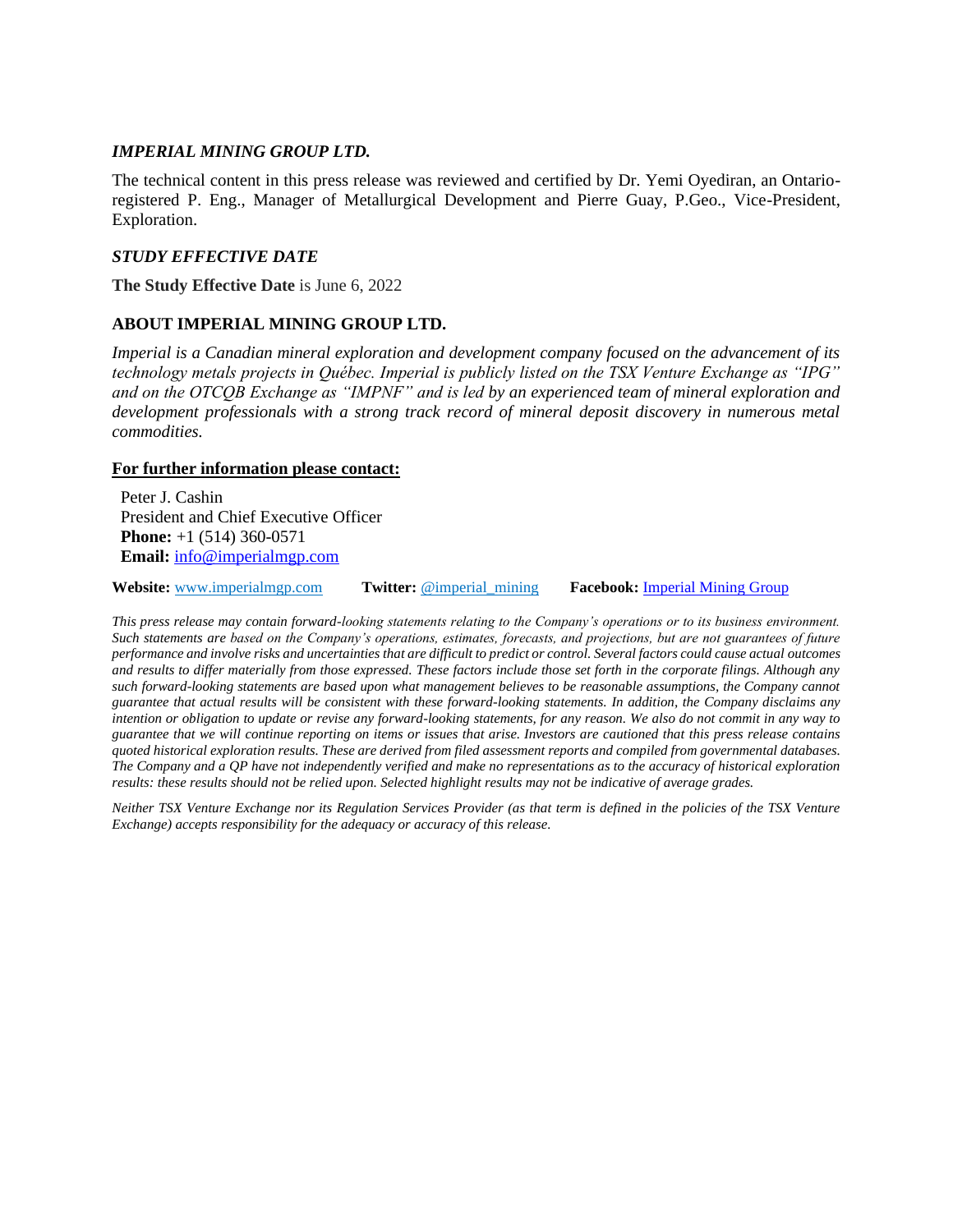

**Figure 1 – Crater Lake Project Transportation Logistics Tradeoff Plan Map**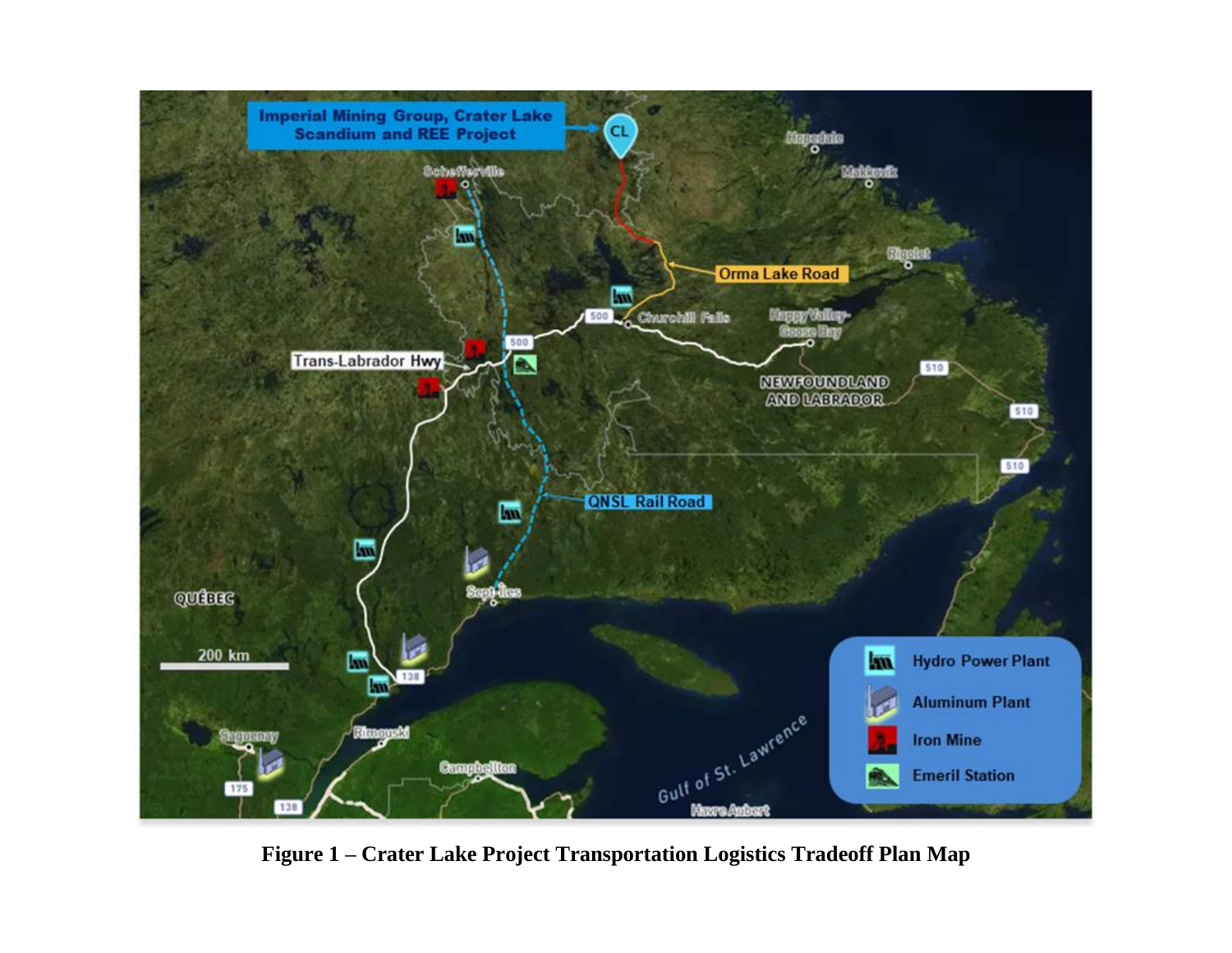

**Figure 2 – Conceptual Layout of Open-Pit Operation Infrastructure, Crater Lake, Scandium + REE TG Zone**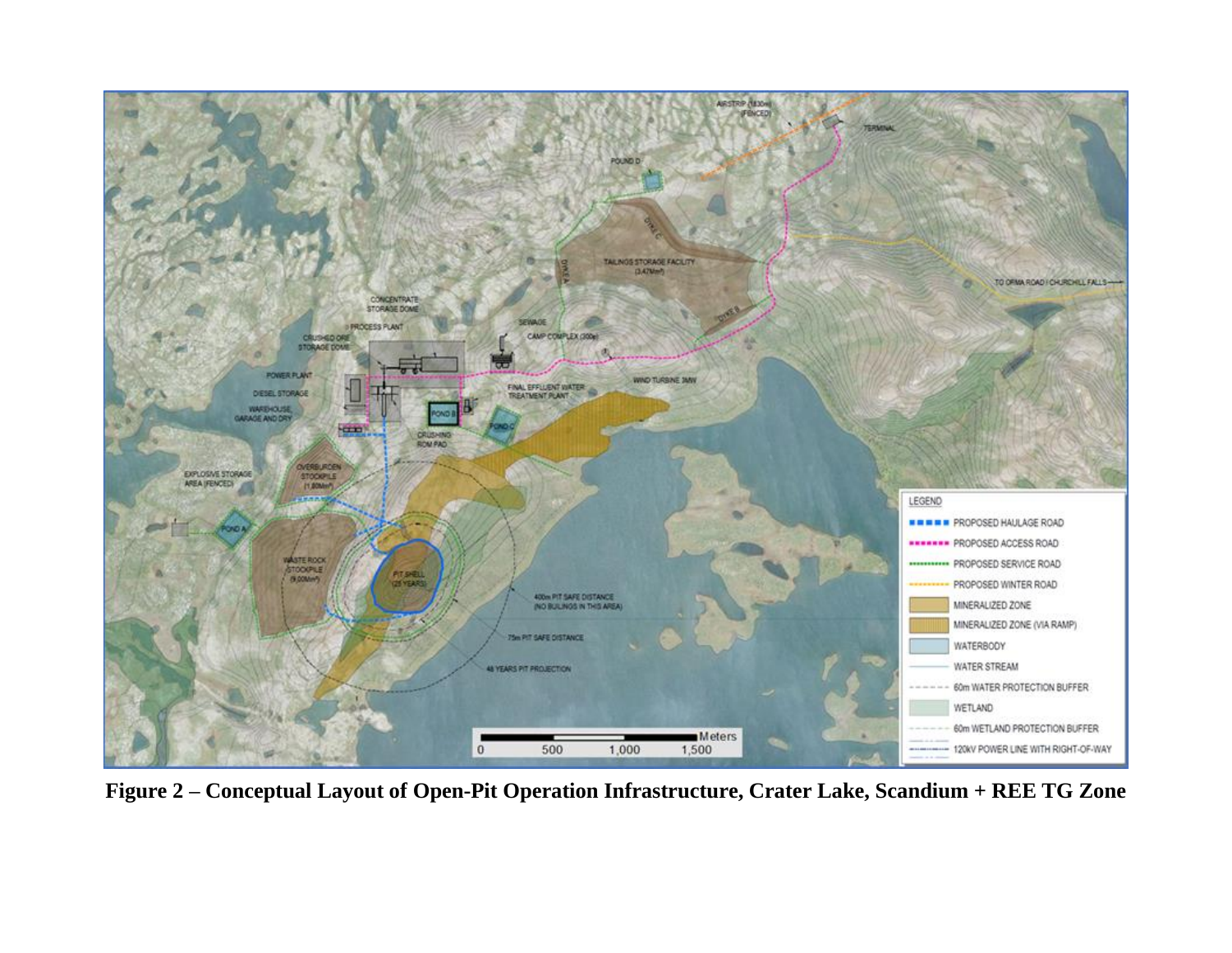

**Figure 3 - Conceptual Layout of Process Plant and Tailings Site Infrastructure, Sept-Iles, QC**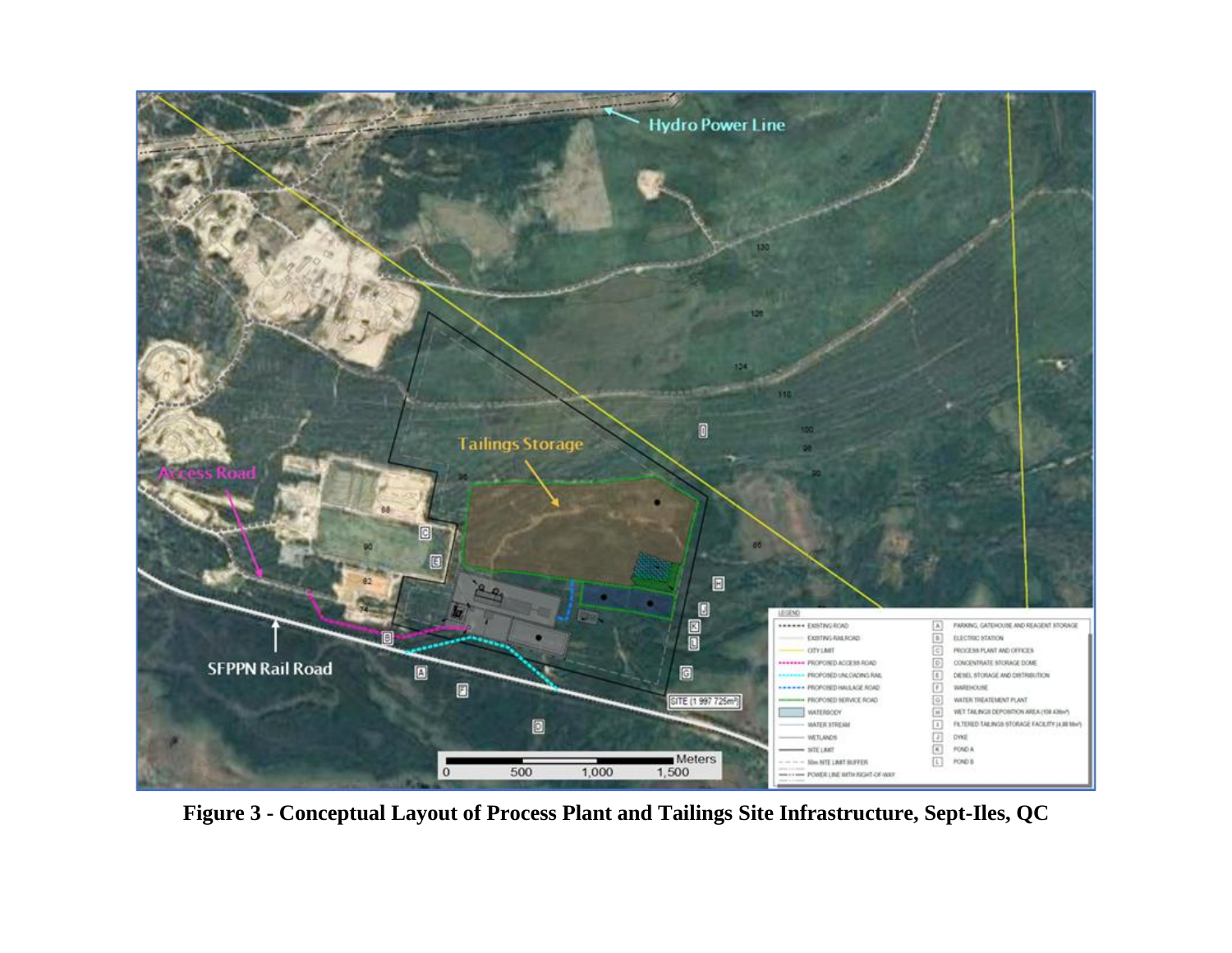

**Figure 4 – Crater Lake TG North Lobe Deposit Pit-shell and Resource Blocks by Category**